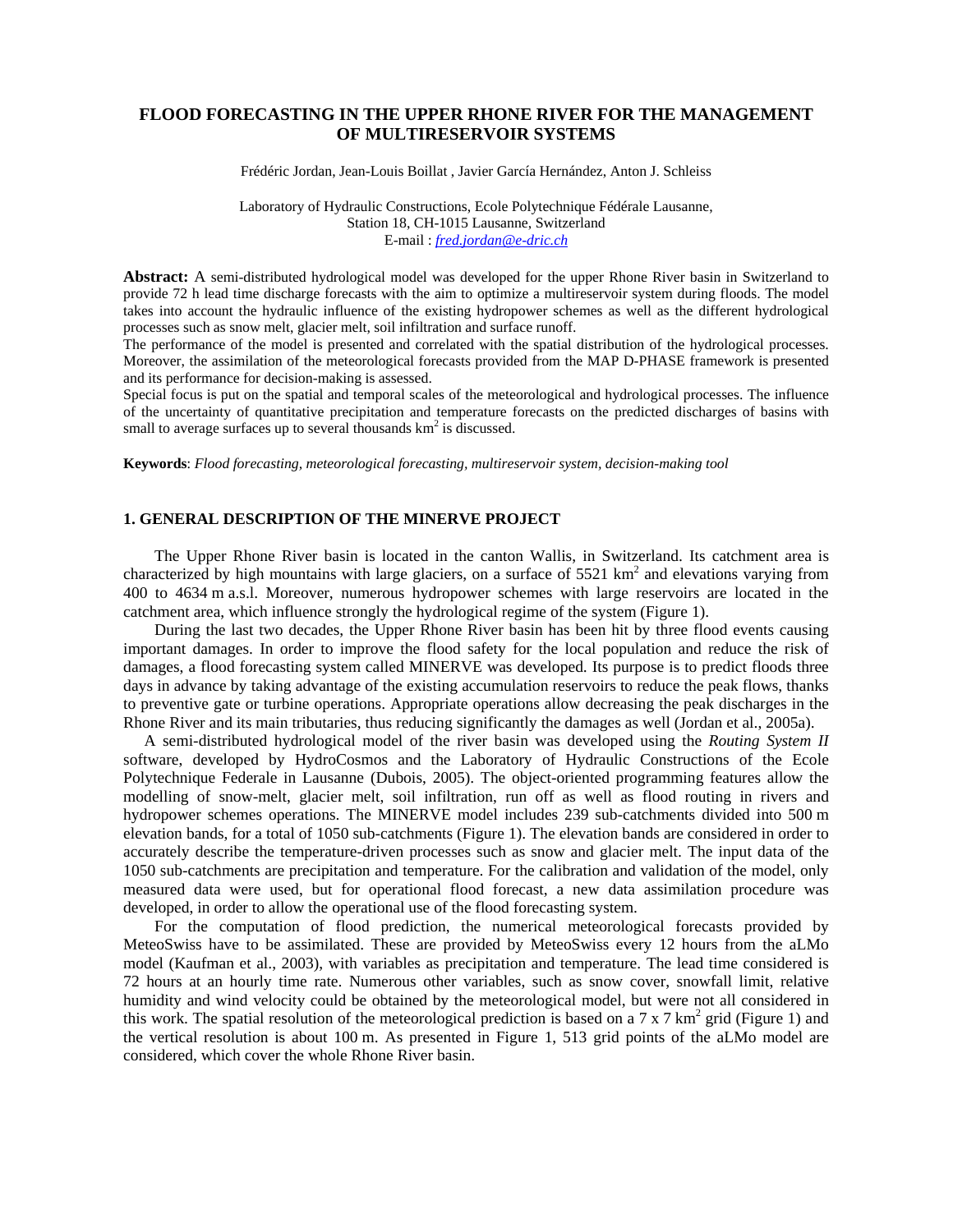

**Figure 1:** Left: Particular location of the Upper Rhone River basin (Wallis) in the southern part of Switzerland. Right: Upper Rhone River basin divided into 239 sub-catchments, with superimposed aLMo grid.

### **2. METEOROLOGICAL FORECASTING**

#### **2.1 Temperature**

The temperature has to be predicted for every elevation band in each sub-catchment. The available temperature outputs from the aLMo model are given for every 513 grid points at 2 m and 30 m relative elevations above the DEM of aLMo; at fixed elevations and at fixed atmospheric pressure levels. So, threedimensional analysis is required. Extrapolation methods based on a unique grid point and interpolation methods combining 4 grid points, all of them with constant  $(-0.0065 \degree C/m)$  or variable altimetric temperature gradient have been compared (García Hernández, 2006). Besides, temperature values at the grid points corresponding to elevations located under the digital elevation model (DEM) of aLMo are not valid and were eliminated.

In the selected method, the 4 nearest grid points are used and transformed as temperature estimation at the height of the elevation band using a linear regression or constant gradient with temperature at 2 m elevation, depending on the height of the snow cover calculated in the aLMo model.

#### **2.2 Precipitation**

Rainfall prediction from the aLMo model is provided at every 513 points directly at ground elevation (DEM of aLMo). Deterministic methods used for the assimilation of the predicted rainfall by every subcatchment of the hydrological model have been analysed, assuming a constant altimetric gradient of the precipitation.

Four different methods using different numbers of grid points for the interpolation (5 to 13) were tested (García Hernández, 2006). The weight associated to each grid point depends on the relative distance between the grid point and the sub-catchment gravity center. The performances of the tested methods are quite similar. Anyway, method with 6 interpolated grid points, weighted in function of the inverse square distance was finally chosen according to its performance.

After the assimilation, in order to evaluate the uncertainties related to the precipitation forecasts, the predicted volumes over the entire Rhone River catchment area were analyzed. The precipitation intensities were averaged over 12 hours periods and compared to the measured rainfall volume over the same area. This evaluation was done for 23 forecasts during 4 flood events. This method does not take into account the spatial offsets of the rainfall fields, but provides an average value of the prediction error. The results indicate an increase of the bias and standard deviation with lead time.

As an example, Figure 2 illustrates the precipitation forecasts during the flood event of October 2000. The high variability of the forecasts during the high precipitation period  $(14<sup>th</sup>-15<sup>th</sup>$  of October) can clearly be seen. Nevertheless, the beginning and the end of the flood event was in general well predicted. Similar results were obtained for the three other studied flood periods.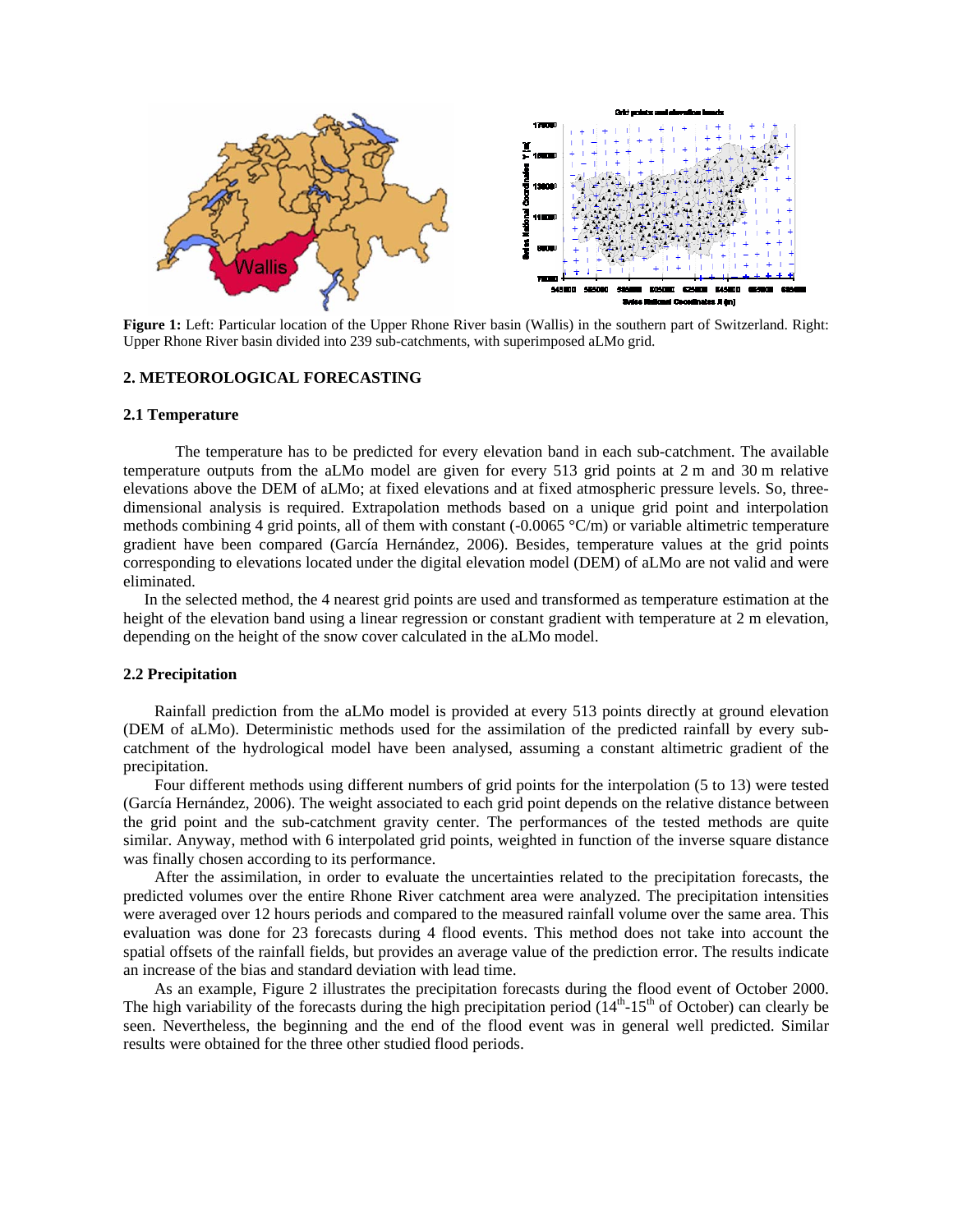

**Figure 2:** Mean predicted rainfall volumes over 12 hours periods on the Upper Rhone River catchment area for 7 different forecasts, comparison with mean observed volumes.

## **3. FLOOD FORECASTING**

The results obtained with the predicted rainfalls for the flood forecasts at the outlet of the catchment area are in the following compared. The quality of the flood forecasts computed by the rainfall-runoff model is highly dependant on the rainfall and temperature predictions. The response time of 24 hours of the catchment area is shorter than the available 72 h lead time of a flood forecast, and errors in the rainfall predictions cannot be corrected by the assimilation of the discharge observations for periods longer than 12 hours (Jordan, 2007).

Figure 3 shows the predicted hydrographs at the outlet of the catchment area during the October 2000 flood event, obtained by assimilation of the meteorological forecasts. Over-estimation or under-estimation of the discharges depends of the forecast.



**Figure 3:** Right: Predicted and observed flood hydrographs at the Upper Rhone River catchment outlet for the October 2000 flood event.

After evaluation of the four analyzed flood events, no significant trend of over-estimation or underestimation of the forecasts was obtained (García Hernández, 2006). For this reason, until now it is difficult to estimate the validity of a flood forecast by expert knowledge in this catchment area. However, associated to the 24 h response time of the catchment area, it allows a reliable 24 hours flood forecast in the catchment area. Besides, the performance of the model allows correctly representing all hydrological cycles, as well as the observed floods. Moreover, a new procedure for real-time data assimilation was developed in the model, in order to automatically adjust the initial conditions before starting a new hydrological forecast.

## **5. DECISION-MAKING OPTIMISATION TOOL**

A new decision-making tool was developed to optimize the preventive operations of the existing hydropower plants with large reservoirs in order to limit the flood damages in the basin. This tool uses the hydrological forecast, especially the inflow forecasts in the reservoirs and the hydrographs at the numerous